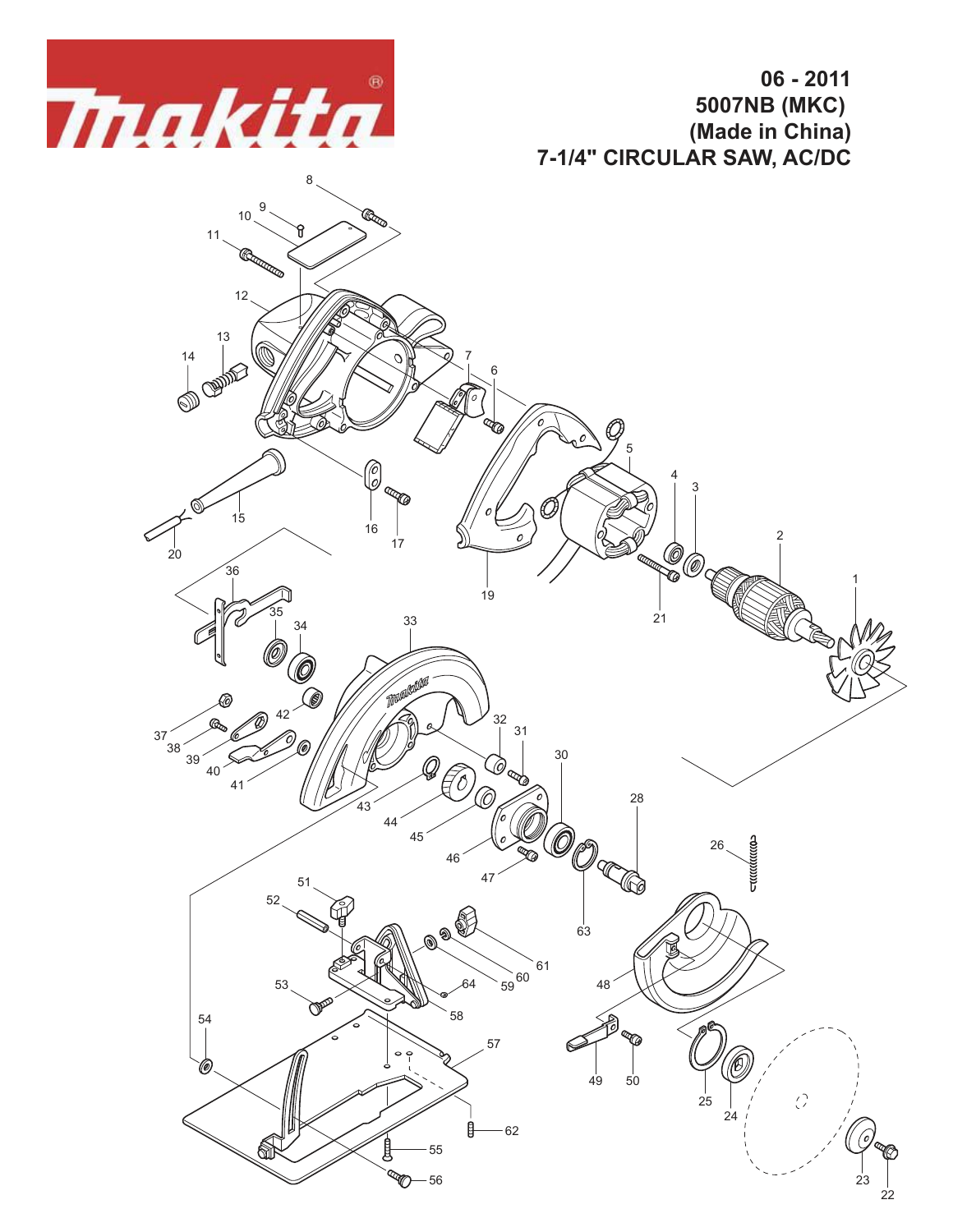| Item No. | Type             | Sub  | Part No. |   | <b>Description</b>                                       | Q'ty           | Unit       |
|----------|------------------|------|----------|---|----------------------------------------------------------|----------------|------------|
| 001      |                  |      | 241513-4 |   | <b>FAN 92</b>                                            | 1              | PC.        |
| 002      |                  |      | 510057-8 |   | ARMATURE ASS'Y 115V                                      | 1              | PC.        |
|          |                  | INC. |          |   | Item No. 1,3,4,34,35                                     |                |            |
| 003      |                  |      | 681625-5 |   | <b>INSULATION WASHER</b>                                 | 1              | PC.        |
| 004      | $\overline{2}$   |      | 210005-4 |   | <b>BALL BEARING 608DDW</b>                               | 1              | PC.        |
| 005      | $\overline{2}$   |      | 596396-0 |   | * FIELD ASS'Y 115V                                       | 1              | PC.        |
|          |                  | INC. | 654020-2 |   | * RING TERMINAL                                          | $\overline{2}$ | PC.        |
|          |                  | INC. | 654553-7 |   | * CONNECTOR 34137                                        | $\overline{2}$ | PC.        |
| 006      |                  |      | 266020-6 |   | * TAPPING SCREW 4X12 (Removed after Feb 2014 production) | 1              | PC.        |
| 007      |                  |      | 651172-0 |   | SWITCH TG933TN-1                                         | 1              | PC.        |
| 008      |                  |      | 265995-6 |   | <b>TAPPING SCREW 4X18</b>                                | 4              | PC.        |
| 009      |                  |      | 953106-2 |   | RIVET 0-5                                                | $\overline{2}$ | PC.        |
| 010      |                  |      | 853470-0 |   | NAME PLATE 5007NB                                        | 1              | PC.        |
| 011      |                  |      | 911273-9 |   | PAN HEAD SCREW M5X50                                     | 3              | PC.        |
| 012      | 1                |      | 141120-2 |   | * MOTOR HOUSING COMPLETE                                 | 1              | PC.        |
|          |                  | INC. | 643653-8 |   | BRUSH HOLDER 6.5-13.5                                    | $\overline{2}$ | PC.        |
|          |                  | INC. | 817422-5 |   | * CAUTION LABEL ENG FR                                   | 1              | PC.        |
|          | $\overline{2}$   |      | 142466-9 | * | MOTOR HOUSING COMPLETE                                   | 1              | PC.        |
|          |                  | INC. | 643653-8 |   | * BRUSH HOLDER 6.5-13.5                                  | $\overline{2}$ | PC.        |
| 013      |                  |      | 194986-9 |   | CARBON BRUSH CB-154 2PC/SET W/ ORIGIN                    | $\mathbf{1}$   | <b>SET</b> |
| 014      |                  |      | 643650-4 |   | BRUSH HOLDER CAP 6.5-13.5                                | $\overline{2}$ | PC.        |
| 015      | $\boldsymbol{2}$ |      | 682574-9 |   | * CORD GUARD 10-90                                       | $\mathbf{1}$   | PC.        |
| 016      | $\mathbf{2}$     |      | 687124-5 |   | <b>STRAIN RELIEF</b>                                     | $\mathbf{1}$   | PC.        |
| 017      |                  |      | 265995-6 |   | <b>TAPPING SCREW 4X18</b>                                | $\overline{2}$ | PC.        |
| 019      | $\mathbf{2}$     |      | 454973-3 |   | * HANDLE COVER                                           | $\mathbf{1}$   | PC.        |
| 020      |                  |      | 664463-0 |   | CORD WITH PLUG 2P-14-2.5M, SJ                            | 1              | PC.        |
| 021      |                  |      | 266046-8 |   | <b>TAPPING SCREW 5X50</b>                                | $\overline{2}$ | PC.        |
| 022      |                  |      | 251644-1 |   | HEX. FLANGE HEAD BOLT M8X20                              | $\mathbf{1}$   | PC.        |
| 023      |                  |      | 224275-9 |   | <b>OUTER FLANGE 40</b>                                   | $\mathbf{1}$   | PC.        |
| 024      |                  |      | 224151-7 |   | <b>INNER FLANGE 40</b>                                   | $\mathbf{1}$   | PC.        |
| 025      |                  |      | 961201-4 |   | <b>RETAINING RING S-42</b>                               | $\mathbf{1}$   | PC.        |
| 026      | $\mathbf{2}$     |      | 231888-9 |   | * TENSION SPRING 4                                       | $\mathbf{1}$   | PC.        |
| 028      |                  |      | 324256-4 |   | <b>SPINDLE</b>                                           | $\mathbf{1}$   | PC.        |
| 030      |                  |      | 211206-7 |   | <b>BALL BEARING 6202LLB</b>                              | $\mathbf{1}$   | PC.        |
| 031      |                  |      | 251247-1 |   | + PAN HEAD SCREW M6X20                                   | $\mathbf{1}$   | PC.        |
| 032      |                  |      | 262502-6 |   | <b>RUBBER SLEEVE 6</b>                                   | 1              | PC.        |
| 033      | 3                |      | 140H40-5 |   | * BLADE CASE COMPLETE                                    | 1              | PC.        |
|          |                  | INC. | 213459-4 |   | O RING 32                                                | 1              | PC.        |
|          |                  | INC. |          | * | Item No. 42                                              |                |            |
| 034      |                  |      | 211106-1 |   | <b>BALL BEARING 6201LLB</b>                              | 1              | PC.        |
| 035      |                  |      | 213102-5 |   | <b>DUST SEAL 12</b>                                      | 1              | PC.        |
| 036      |                  |      | 163113-9 |   | SPINDLE LOCK                                             | 1              | PC.        |
| 037      |                  |      | 931402-8 |   | HEX. NUT M8                                              | 1              | PC.        |
| 038      |                  |      | 911106-8 |   | PAN HEAD SCREW M4X8                                      | 1              | PC.        |
| 039      |                  |      | 341415-5 |   | <b>LOCK PLATE</b>                                        | 1              | PC.        |
| 040      |                  |      | 341416-3 |   | <b>LEVER PLATE</b>                                       | 1              | PC.        |
| 041      |                  |      | 941201-0 |   | <b>FLAT WASHER 8</b>                                     | 1              | PC.        |
| 042      |                  |      | 212052-1 |   | <b>NEEDLE BEARING 1010</b>                               | 1              | PC.        |
| 043      |                  |      | 961055-9 |   | <b>RETAINING RING S-15</b>                               | 1              | PC.        |
| 044      |                  |      | 226532-1 |   | <b>HELICAL GEAR 39</b>                                   | 1              | PC.        |
| 045      |                  |      | 257064-7 |   | <b>RING 15</b>                                           | 1              | PC.        |
| 046      |                  |      | 316700-5 |   | <b>BEARING BOX</b>                                       | 1              | PC.        |
| 047      |                  |      | 911126-2 |   | PAN HEAD SCREW M4X16                                     | 4              | PC.        |
| 048      |                  |      | 317436-9 |   | <b>SAFETY COVER</b>                                      | $\mathbf{1}$   | PC.        |
| 049      |                  |      | 341417-1 |   | <b>LEVER</b>                                             | 1              | PC.        |
| 050      |                  |      | 266026-4 |   | TAPPING SCREW BIND CT 4X12                               | 1              | PC.        |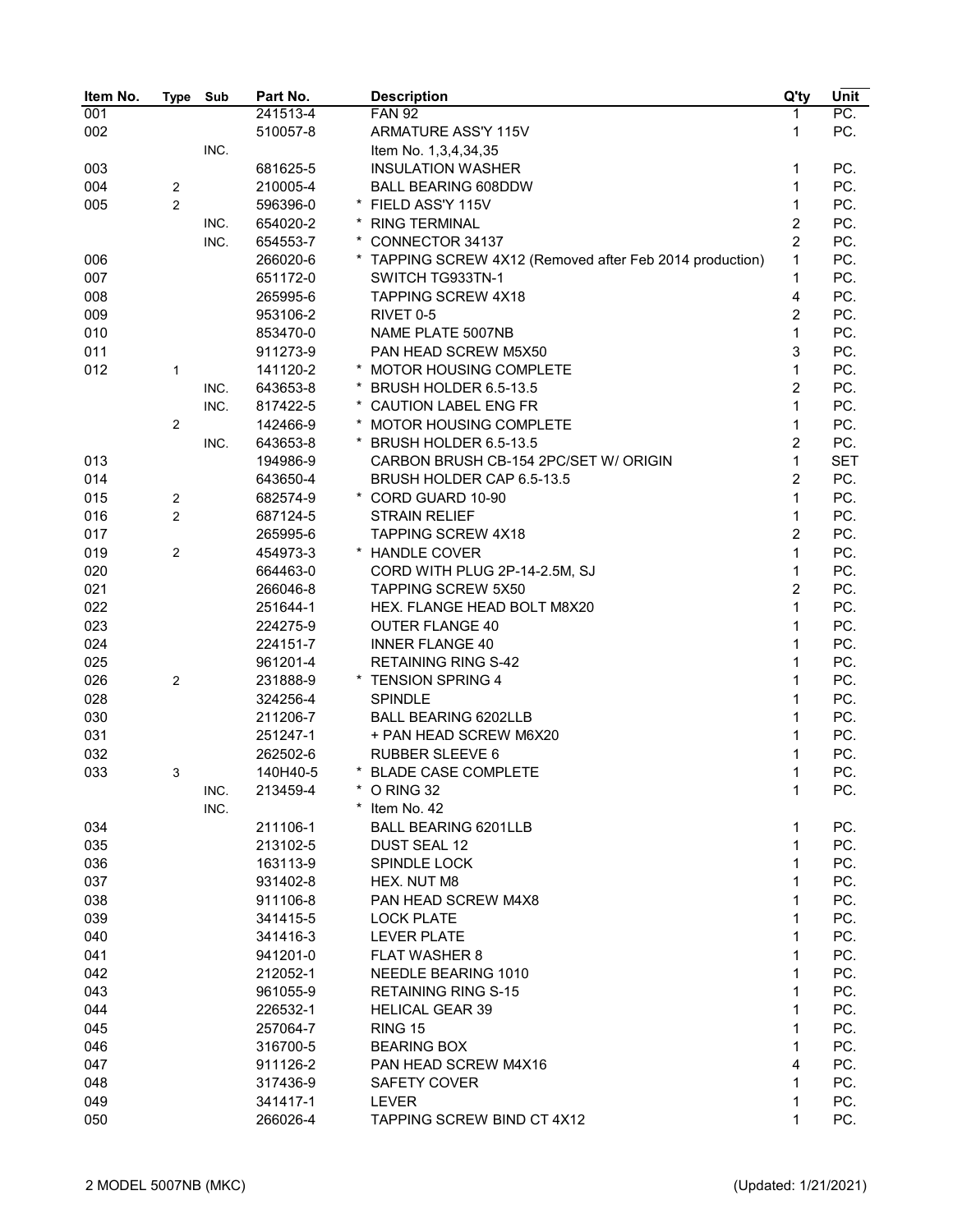| Item No.           | Type           | Sub  | Part No.   | <b>Description</b>                                            | Q'ty           | Unit       |
|--------------------|----------------|------|------------|---------------------------------------------------------------|----------------|------------|
| 051                |                |      | 251858-2   | <b>SCREW M6X15</b>                                            |                | PC.        |
| 052                |                |      | 265075-8   | + PAN HEAD SCREW M5                                           | 1              | PC.        |
| 053                |                |      | 251920-3   | CAP SQUARE NECK BOLT M6X30                                    | 1              | PC.        |
| 054                | $\overline{2}$ |      | 267238-2   | <b>FLAT WASHER 12</b>                                         | 1              | PC.        |
| 055                |                |      | 912212-2   | COUNTERSUNK HEAD SCREW M5X12                                  | 4              | PC.        |
| 056                |                |      | 266249-4   | CAP SQUARE NECK BOLT M8X24                                    | 1              | PC.        |
| 057                |                |      | 163378-3   | <b>BASE</b>                                                   | 1              | PC.        |
| 058                |                |      | 163248-6   | <b>ANGULAR PLATE</b>                                          | 1              | PC.        |
| 059                |                |      | 941151-9   | FLAT WASHER 6                                                 | 1              | PC.        |
| 060                | 4              |      | 253428-3   | SPRING WASHER 6                                               | 1              | PC.        |
| 061                |                |      | 252624-0   | WING NUT M6                                                   | 1              | PC.        |
| 062                |                |      | 266213-5   | H.S.SET SCREW(FLAT POINT)M5X12                                | 1              | PC.        |
| 063                |                |      | 962153-2   | <b>RETAINING RING R-35</b>                                    | 1              | PC.        |
| 064                |                |      | 252103-8   | HEX. LOCK NUT M5-8                                            | 1              | PC.        |
| 070                | $\overline{2}$ |      | 417711-4   | * BUFFLE PLATE                                                | 1              | PC.        |
| 072                |                |      | 810133-1   | <b>CAUTION LABEL</b>                                          | 1              | PC.        |
| 100                |                |      | 652008-6   | PAN HEAD SCREW M3.5X7                                         | $\overline{4}$ | PC.        |
| 101                | 2              |      | 654037-5   | * TERMINAL R1.25-3.5                                          | $\overline{2}$ | PC.        |
| 102                | $\overline{2}$ |      | 654077-3   | * TERMINAL 2-S3                                               | $\overline{2}$ | PC.        |
| C <sub>01</sub>    |                |      | 872352-7   | <b>CARTON</b>                                                 | 1              | PC.        |
| <b>ACCESSORIES</b> |                |      |            | - See Catalogue or visit www.makita.ca for more accessories - |                |            |
| A01                |                |      | 164095-8   | <b>GUIDE RULE</b>                                             | 1              | PC.        |
| A02                |                |      | 782016-4   | OFFSET WRENCH 13                                              | 1              | PC.        |
| A03                | $\overline{c}$ |      | D-51138    | 7-1/4" C.T.SAW BLADE 24T                                      | 1              | PC.        |
|                    | Opt            |      | D-35352-10 | 7-1/4" C.T.SAW BLADE 24T, 10/SE                               | 1              | <b>SET</b> |
|                    | Opt            |      | A-94839-10 | 7-1/4" FRAMING BLADE 24T, 10/SE                               | 1              | PC.        |
| A04                |                |      | 824473-1   | PLASTIC CARRYING CASE (BLOW)                                  | 1              | PC.        |
|                    |                | INC. | 417059-4   | <b>LATCH</b>                                                  | $\overline{2}$ | PC.        |
|                    |                | INC. | 418889-6   | <b>HANDLE</b>                                                 | 1              | PC.        |
| A05                |                |      | 199711-3   | DUST NOZZLE SET                                               | 1              | PC.        |
|                    |                | INC. | 272243-5   | LEVER 36                                                      | 1              | PC.        |
|                    |                | INC. | 911223-4   | PH SCREW M5X16 W/WR                                           | 1              | PC.        |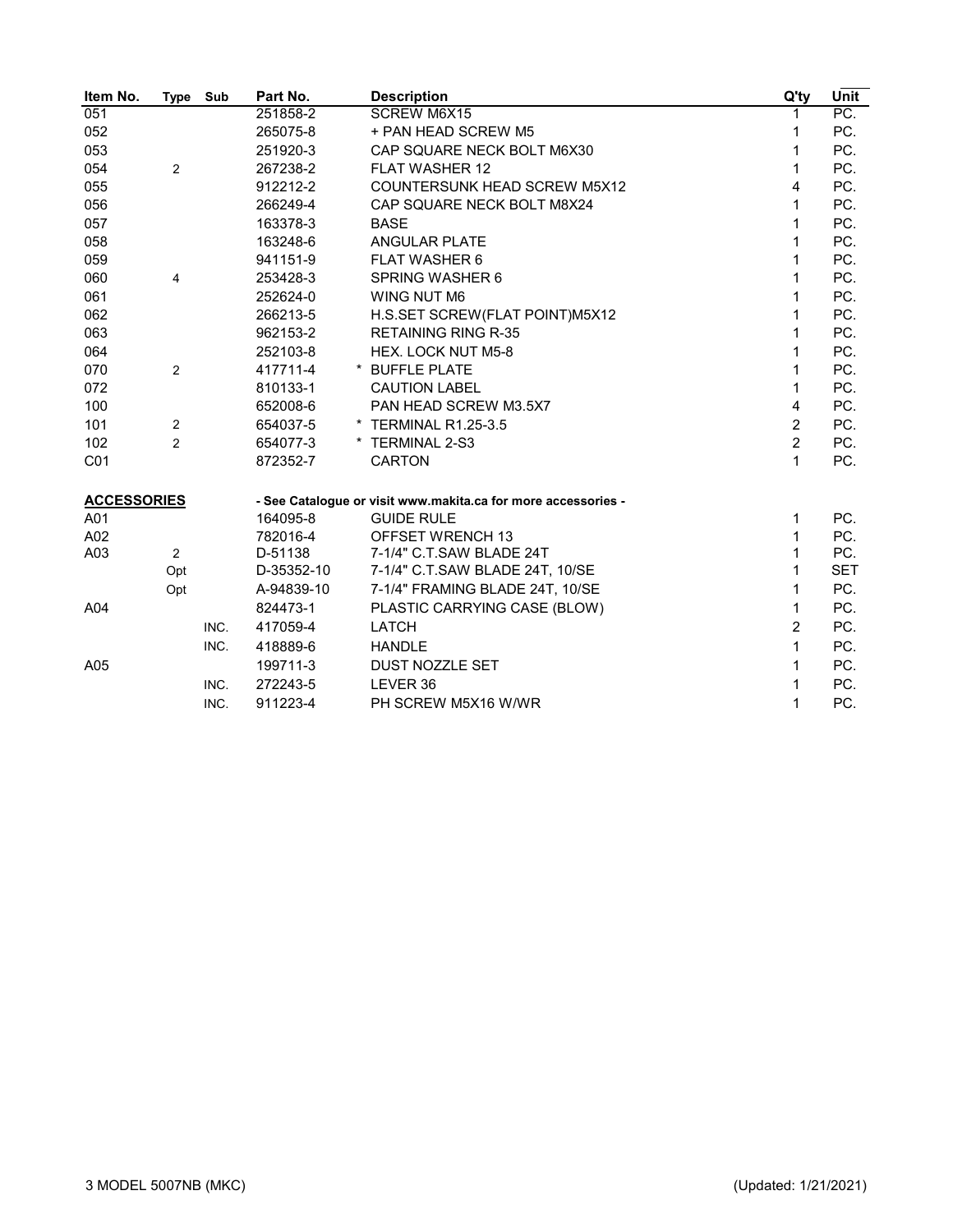#### **SERVICE CHANGES**



**Note:** When replacing Tension spring 4, apply 0.05ml of Lubricant VG46 on Drum portion of Bearing box where Safety cover pivots as illustrated below.



#### **2. Changes on Motor Housing etc.**

|     |                             |          |          | (TI#A2015) |                      |
|-----|-----------------------------|----------|----------|------------|----------------------|
|     | <b>Item No. Description</b> | Type 1   | Type2    | Fig no.    |                      |
| 033 | <b>IBLADE CASE COMPLETE</b> | 153436-3 | 142465-1 | 1), 2)     |                      |
| 012 | IMOTOR HOUSING COMPLETE     | 141120-2 | 142466-9 | 3)         |                      |
| 019 | <b>HANDLE COVER</b>         | 416889-0 | 454973-3 | 4)         |                      |
| 006 | TAPPING SCREW 4X12          | 266020-6 |          |            | Interchangeable as a |
| 070 | <b>BUFFLE PLATE</b>         | 418888-8 | 417711-4 | 6)         | set                  |
| 103 | VINYL TUBE 8-10-60          | 683006-9 |          |            |                      |
| 005 | IFIELD ASS'Y 115V           | 596066-1 | 596396-0 |            |                      |
| 101 | TERMINAL R1.25-3.5          | 654001-6 | 654037-5 |            |                      |
| 015 | CORD GUARD 10-90            | 682505-8 | 682574-9 |            |                      |
| 102 | TERMINAL 2-S3               | 654004-0 | 654077-3 | 5)         |                      |

## **Fig. 1)**

Change of Blade case complete



Height of opening to see blade tip has been reduced from 32.0mm to 26.0mm.